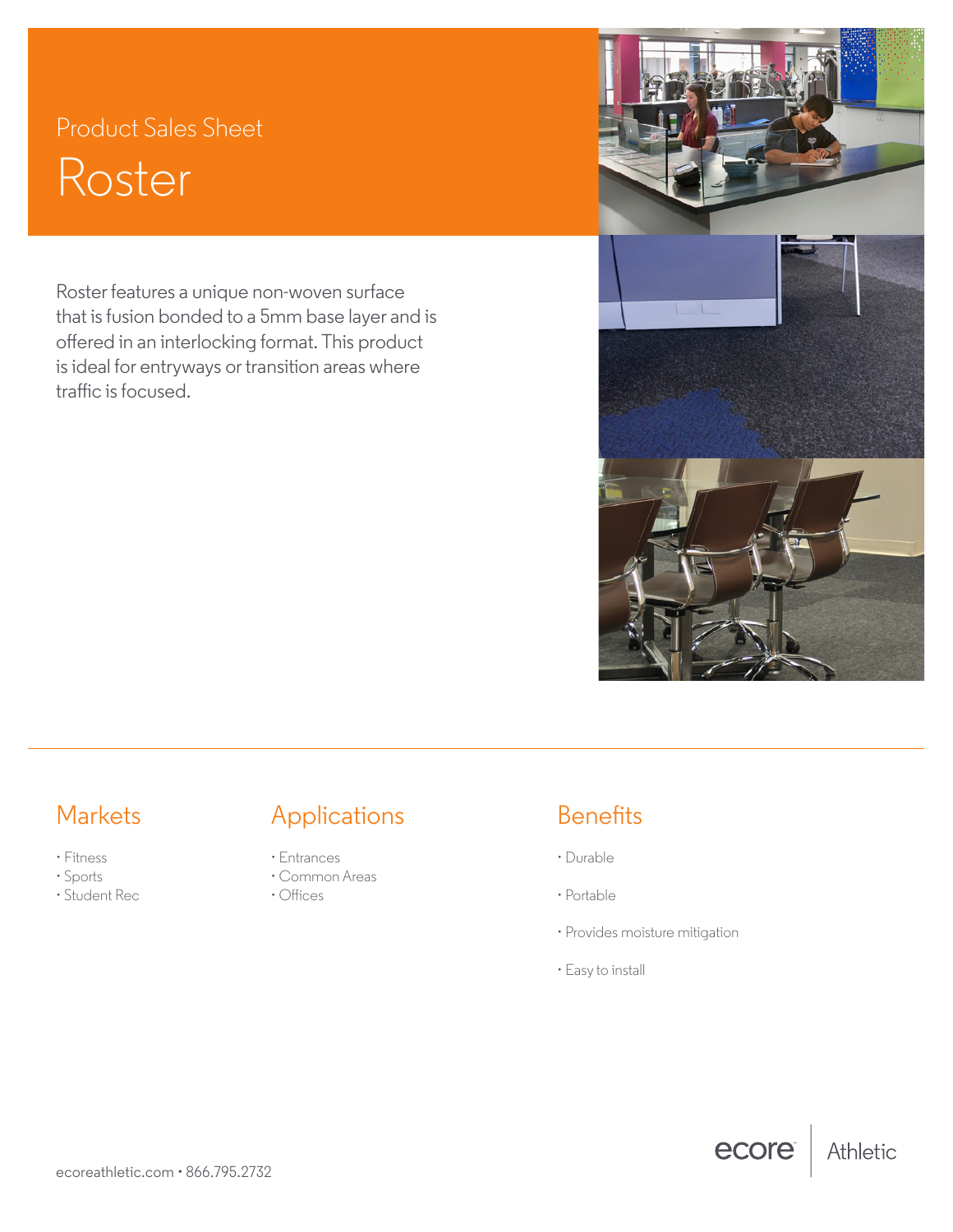

## Product Options

### Size:

Available as a standard in tiles. Talk to your local agent to determine availability, pricing, minimums, and lead times.



7mm (2mm+5mm) x 23" (58cm) x 23" (58cm)

### Color Options:

• See website for colors.